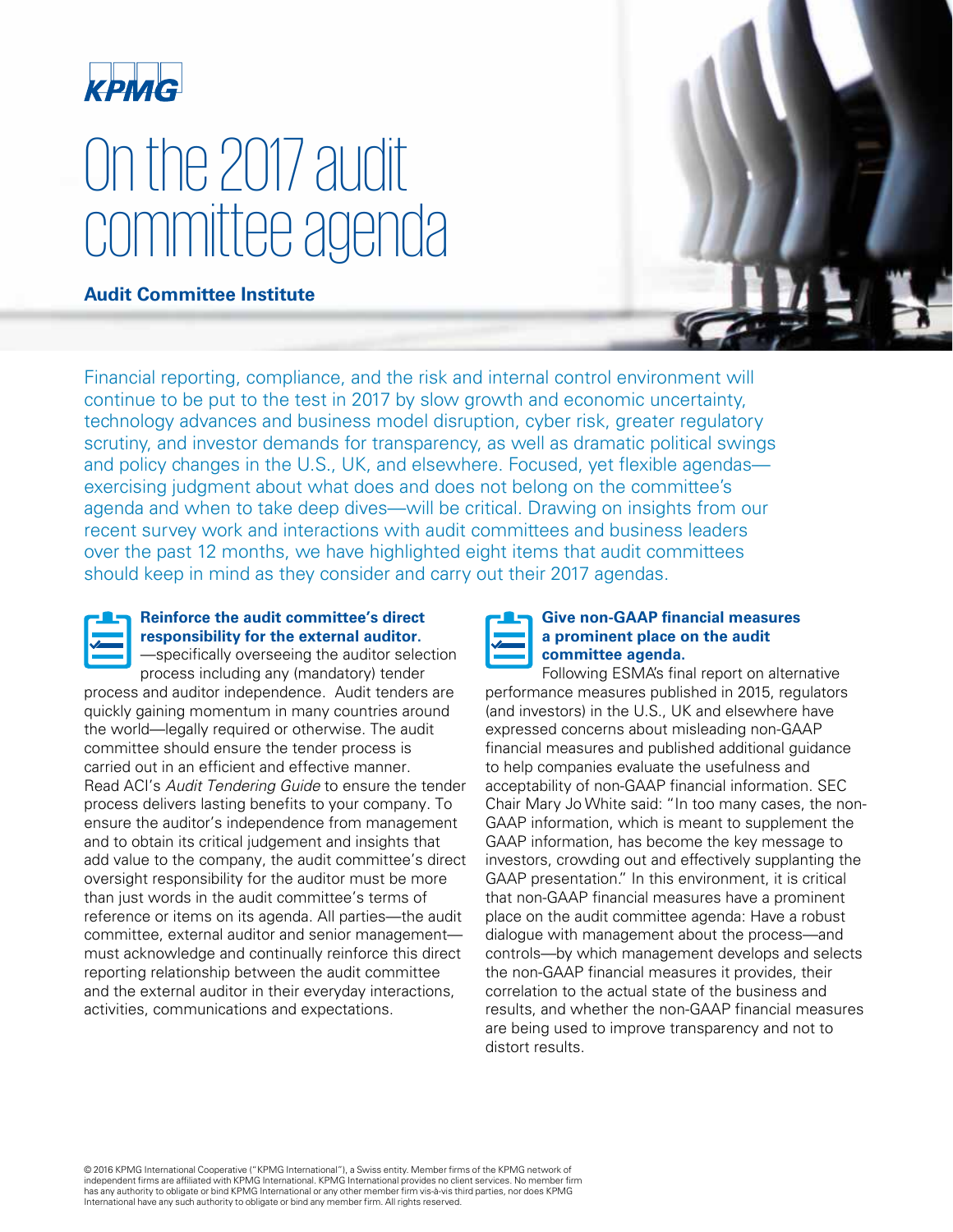

## **Monitor implementation plans and activities for major accounting changes on the horizon—particularly the new revenue recognition and lease international accounting standards.**

The scope and complexity of these implementation efforts and the impact on the business, systems, controls, and resource requirements should be a key area of focus for audit committees. The new revenue standard (effective January 1, 2018 for calendar year-end companies) provides a single revenue recognition model across industries, companies, and geographical boundaries. While the impact will vary across industries, many companies—particularly those with large, complex contracts—will experience a significant accounting change when implementing the new standard. The new standard will require companies to apply new judgments and estimates, so audit committees will want to inquire about the judgment and estimates process and how judgments and estimates are reached. Under the new lease standard (effective January 1, 2019 for calendaryear-end companies) lessees will recognize most leases, including operating leases, on the balance sheet. This represents a wholesale change to lease accounting, and many companies will face significant implementation challenges during the transition.

Implementation of these two new standards is not just an accounting exercise; audit committees will want to receive periodic updates on the status of implementation activities across the company (including possible trouble spots), the adequacy of resources devoted to the effort, and the plan to communicate with stakeholders.



### **Monitor key regulatory initiatives to enhance transparency of the audit process.**

There continues to be significant discussion internationally about the need for increased transparency by the external auditor around the audit process. Under International Standards on Auditing (ISA 701)—while retaining the current pass/fail model—auditors will soon be required to describe in the audit reports of listed entities the key areas they focused on in the audit and what audit work they performed in those areas. In the U.S., the PCAOB is expected to issue a final standard on the auditor's reporting model which is likely to require a description of "critical audit matters" in the auditor's report. Auditors may have the primary responsibility for implementing the requirements, but they are relevant to and affect other stakeholders as well, in particular the audit committee. Audit committees should interact comprehensively with the auditor from the audit planning stage through to the finalization of the audit report. In particular, consider whether disclosures in the financial statements or elsewhere in the annual report and/or in other investor communications need refreshing, otherwise the auditor might be disclosing more information about an item than the company. Engaging in early and open communication with the auditor is crucial in this regard.



# **Redouble the company's focus on ethics, compliance, and culture.**

Whether moving quickly to innovate and capitalize on opportunities in new markets, leveraging new technologies and data, and/or engaging with more vendors and third parties across longer and increasingly complex supply chains, most companies face heightened compliance risks. Coupled with the complex global regulatory environment—the array of new healthcare, environmental, financial services, and data privacy regulations—these compliance risks and vulnerabilities will require vigilance. Help ensure that the company's regulatory compliance and monitoring programs are up-to-date and cover all vendors in the global supply chain, and clearly communicate the company's expectations for high ethical standards. Take a fresh look at the effectiveness of the company's

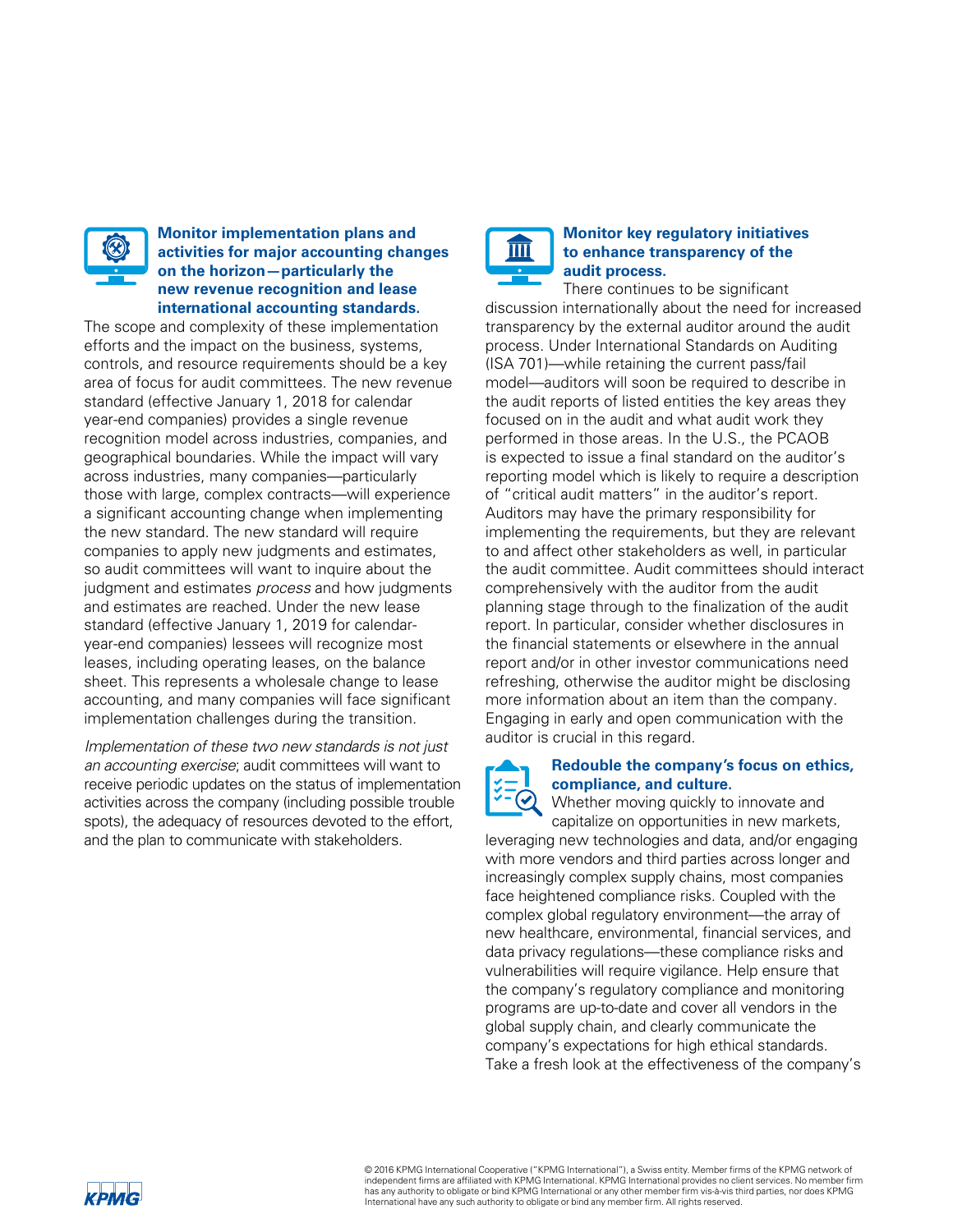whistle-blower program. Does the audit committee see all whistle-blower complaints? If not, what is the process to filter complaints that are ultimately reported to the audit committee? As a result of the radical transparency enabled by social media, the company's culture and values, its commitment to integrity and legal compliance, and its brand reputation are on display as never before. Ask for internal audit's thoughts on ways to audit/assess the culture of the organization.



# **Focus internal audit on key areas of risk and the adequacy of the company's risk management processes generally.**

Internal audit is most effective when it is focused on the critical risks to the business, including key operational risks (e.g., cyber security and technology risks) and related controls, not just compliance and financial reporting risks. Help define the scope of internal audit's coverage and, if necessary, redefine internal audit's role. Is the audit plan risk-based and flexible, and does it adjust to changing business and risk conditions? What has changed in the operating environment? What are the risks posed by the extended organization—sourcing, outsourcing, sales, and distribution channels? What role should internal audit play in auditing the culture of the company? Set clear expectations and make sure internal audit has the resources, skills, and expertise to succeed. Challenge internal audit to take the lead in coordinating with other governance, risk, and compliance functions within the organization to limit duplication and, more importantly, to prevent gaps. Help maximize collaboration between internal and external auditors. As internal audit moves to a higher value-added model, it should become an increasingly valuable resource for the audit committee.

# **Quality financial reporting starts with the CFO and finance function; maintain a sharp focus on leadership and bench strength.**

In our latest global pulse survey, 44 percent of audit committees were not satisfied that their agenda is properly focused on CFO succession planning, and another 46 percent were only somewhat satisfied. In addition, few were satisfied with the level of focus on talent and skills in the finance organization. Given the rate of CFO turnover and the critical role the CFO plays in maintaining financial reporting quality, it is essential that the company have succession plans in place not only for the CFO but also for other key finance executives—the controller, chief accountant, chief audit executive, treasurer—and perhaps the chief compliance and chief risk officers. How does the audit committee assess the finance organization's talent pipeline? Do employees have the training and resources they need to succeed? How are they incentivized to stay focused on the company's longterm performance? What are the internal and external auditors' views?

# **Make the most of the audit committee's time together—inside and outside the boardroom.**

To address heavy workloads, many audit committees are focusing on ways to improve their efficiency and effectiveness—including refining their agendas and oversight processes, and reassessing their skills and composition. Keeping pace requires agendas that are manageable (what risk oversight responsibilities are realistic given the audit committee's time and expertise?), focusing on what is most important (starting with financial reporting and audit quality), allocating time for robust discussion while taking care of "must-do" compliance activities, and ensuring the committee has the right composition and leadership. Leading audit committees recognize that the committee's efficiency and effectiveness in the boardroom increasingly hinges on spending time outside of the boardroom-visiting company facilities, interacting with employees and customers, and hearing outside perspectives—to understand the tone, culture, and rhythm of the organization.

Also see KPMG's On the 2017 Board Agenda at kpmg.com/globalaci